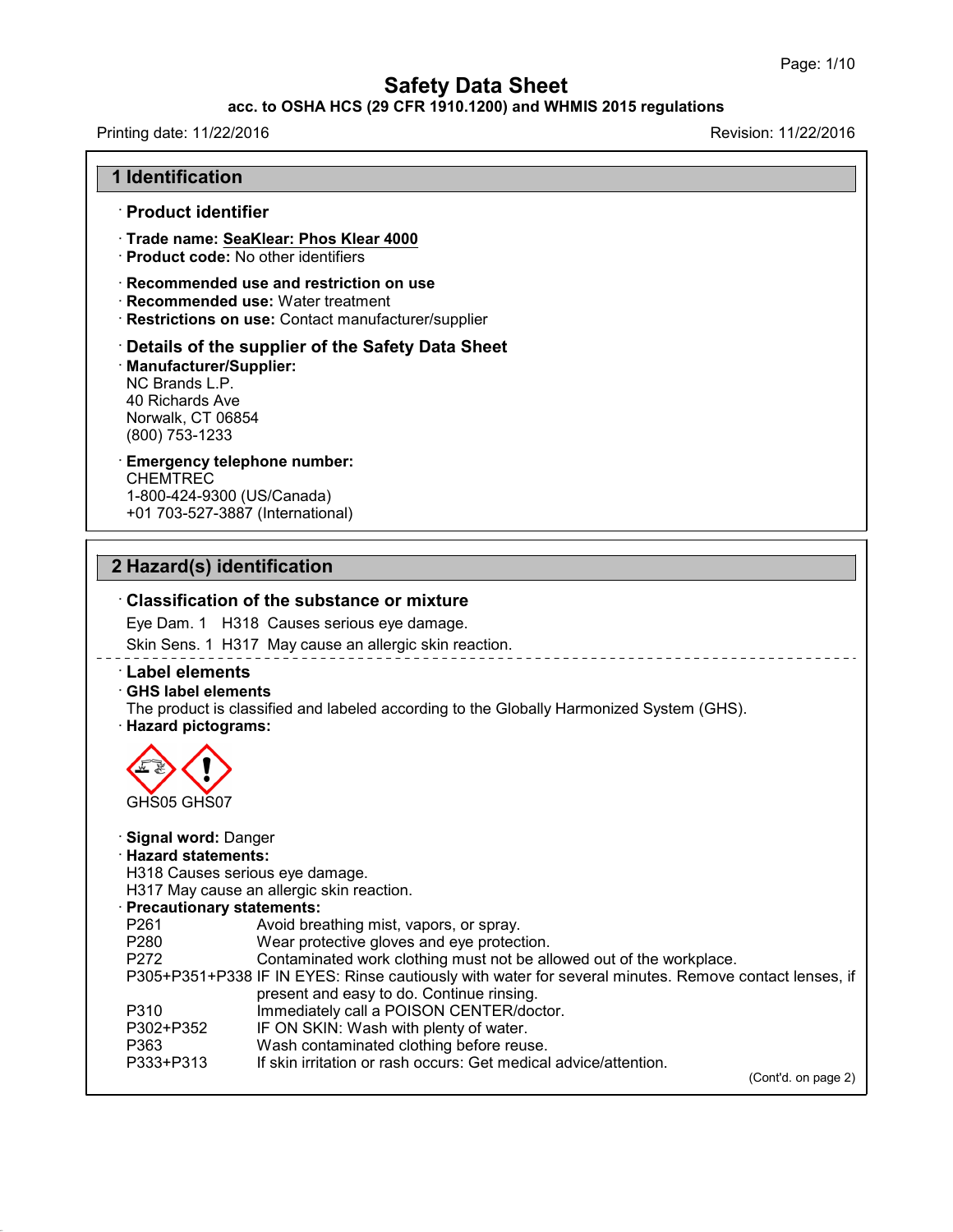30-40%

## **Safety Data Sheet**

**acc. to OSHA HCS (29 CFR 1910.1200) and WHMIS 2015 regulations**

Printing date: 11/22/2016 Revision: 11/22/2016

## **Trade name: SeaKlear: Phos Klear 4000**

(Cont'd. of page 1)

P501 Dispose of contents/container in accordance with local/regional/national/international regulations.

· **Other hazards** There are no other hazards nototherwise classified that have been identified.

## **3 Composition/information on ingredients**

#### · **Chemical characterization: Mixtures**

#### · **Components:**

20211-76-1 Lanthanum(III) chloride hydrate Met. Corr.1, H290; Eye Dam. 1, H318 **Skin Sens. 1, H317** 

#### · **Additional information:**

For the listed ingredient(s), the identity and/or exact percentage(s) are being withheld as a trade secret. For the wording of the listed Hazard Statements refer to section 16.

## **4 First-aid measures**

#### · **Description of first aid measures**

· **After inhalation:** Supply fresh air; consult doctor in case of complaints.

#### · **After skin contact:**

Immediately remove any clothing soiled by the product. Immediately rinse with water.

If skin irritation or rash occurs: Get medical advice/attention.

#### · **After eye contact:**

Protect unharmed eye.

Remove contact lenses if worn, if possible.

Rinse opened eye for several minutes under running water. Then consult a doctor.

#### · **After swallowing:**

Rinse out mouth and then drink plenty of water.

Do not induce vomiting; immediately call for medical help.

#### · **Most important symptoms and effects, both acute and delayed:**

Allergic reactions

43.0

Slight irritant effect on skin and mucous membranes.

Strong irritant with the danger of severe eye injury.

Nausea in case of ingestion.

Gastric or intestinal disorders when ingested.

· **Indication of any immediate medical attention and special treatment needed:**

Medical supervision for at least 48 hours.

Contains Lanthanum chloride, anhydrous. May produce an allergic reaction.

If medical advice is needed, have product container or label at hand.

(Cont'd. on page 3)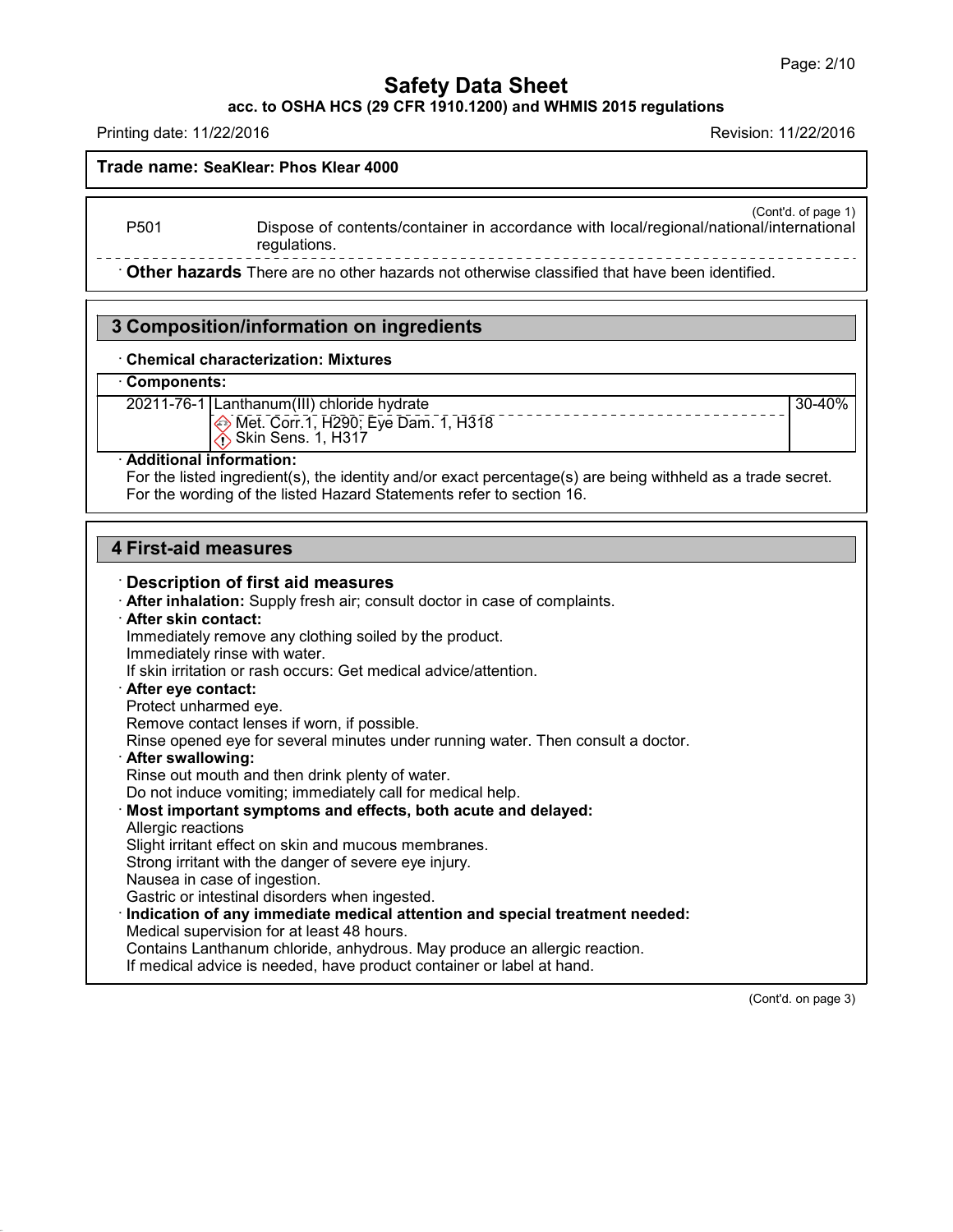## **acc. to OSHA HCS (29 CFR 1910.1200) and WHMIS 2015 regulations**

Printing date: 11/22/2016 Revision: 11/22/2016

#### **Trade name: SeaKlear: Phos Klear 4000**

(Cont'd. of page 2)

## **5 Fire-fighting measures**

#### · **Extinguishing media**

#### · **Suitable extinguishing agents:**

The product is not flammable.

Use fire fighting measures that suit the environment.

· **For safety reasons unsuitable extinguishing agents:** None.

· **Special hazards arising from the substance or mixture**

During heating or in case of fire poisonous gases are produced.

· **Advice for firefighters**

#### · **Protective equipment:**

Wear self-contained respiratory protective device.

Wear fully protective suit.

## **6 Accidental release measures**

· **Personal precautions, protective equipment and emergency procedures** Ensure adequate ventilation.

Use personal protective equipment as required.

#### · **Environmental precautions**

Do not allow undiluted product or large quantities of it to reach ground water, water course or sewage system.

Inform respective authorities in case of seepage into water course or sewage system.

#### · **Methods and material for containment and cleaning up**

Absorb with liquid-binding material (sand, diatomite, acid binders, universal binders, sawdust). Send for recovery or disposal in suitable receptacles.

#### · **Reference to other sections**

See Section 7 for information on safe handling.

See Section 8 for information on personal protection equipment.

See Section 13 for disposal information.

## **7 Handling and storage**

#### · **Handling**

· **Precautions for safe handling:**

Use only in well ventilated areas.

Avoid splashes or spray in enclosed areas.

· **Information about protection against explosions and fires:**

Keep respiratory protective device available.

· **Conditions for safe storage, including any incompatibilities**

· **Storage**

43.0

- · **Requirements to be met by storerooms and receptacles:** Store only in the original receptacle.
- · **Information about storage in one common storage facility:**
- Store away from foodstuffs.

Do not store together with alkalis (caustic solutions).

(Cont'd. on page 4)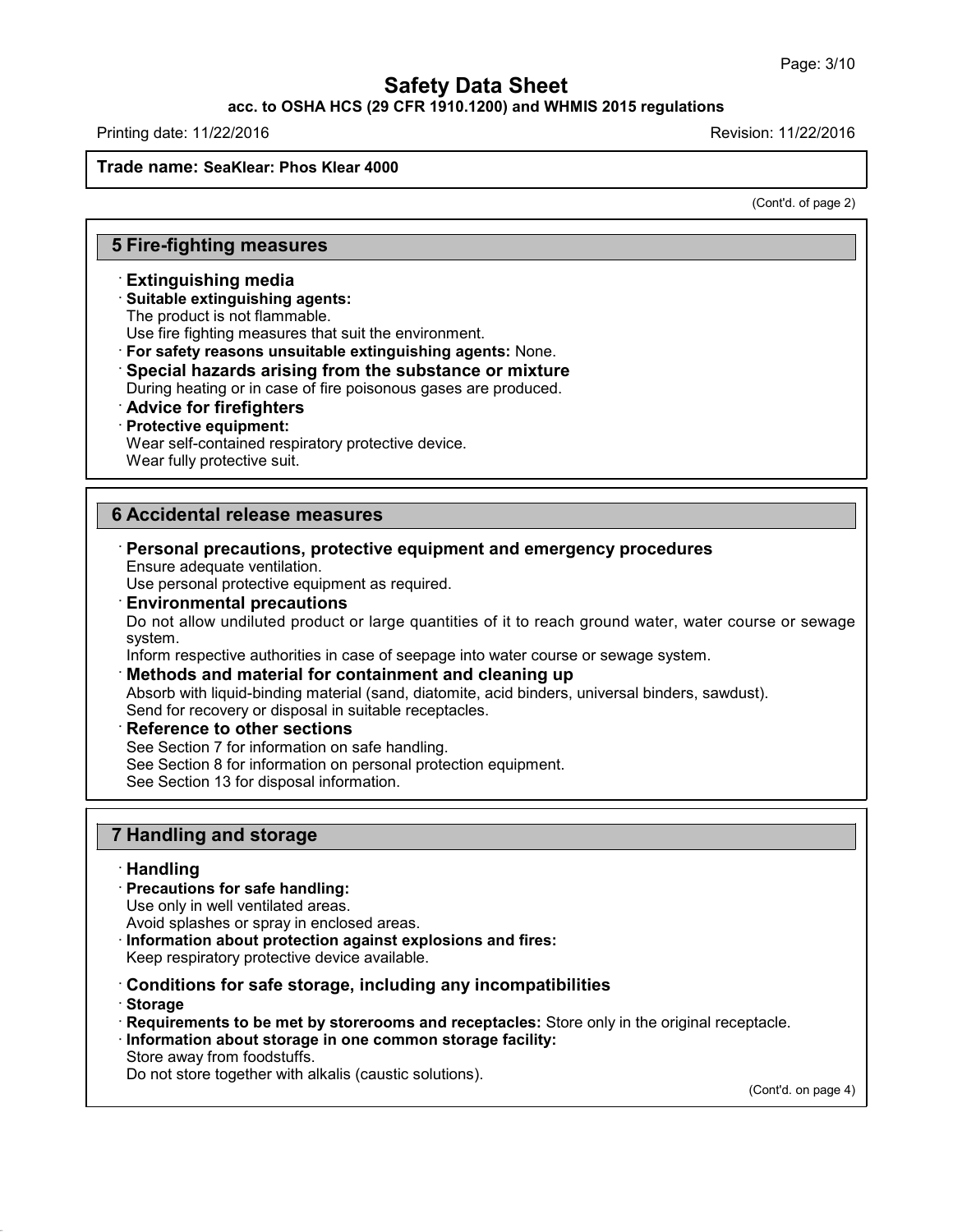**acc. to OSHA HCS (29 CFR 1910.1200) and WHMIS 2015 regulations**

Printing date: 11/22/2016 Revision: 11/22/2016

**Trade name: SeaKlear: Phos Klear 4000**

(Cont'd. of page 3)

· **Further information about storage conditions:** Keep containers tightly sealed. · **Specific end use(s)** No relevant information available.

## **8 Exposure controls/personal protection**

#### · **Control parameters**

· **Components with limit values that require monitoring at the workplace:**

The product does not contain any relevant quantities of materials with critical values that have to be monitored at the workplace.

#### · **Exposure controls**

- · **Personal protective equipment:**
- · **General protective and hygienic measures:**
- The usual precautionary measures for handling chemicals should be followed.

Keep away from foodstuffs, beverages and feed.

Immediately remove all soiled and contaminated clothing.

Wash hands before breaks and at the end of work.

Do not inhale gases / fumes / aerosols.

Avoid contact with the eyes and skin.

- · **Engineering controls:** No relevant information available.
- · **Breathing equipment:** Not required under normal conditions of use.
- · **Protection of hands:**



Protective gloves

The glove material has to be impermeable and resistant to the product/ the substance/ the preparation. · **Eye protection:**



43.0

Safety glasses

Follow relevant national guidelines concerning the use of protective eyewear.

· **Body protection:** Protective work clothing

## · **Limitation and supervision of exposure into the environment**

Avoid release to the environment.

| Information on basic physical and chemical properties |                 |  |
|-------------------------------------------------------|-----------------|--|
| · Appearance:                                         |                 |  |
| Form:                                                 | Liquid          |  |
| Color:                                                | Light yellow    |  |
| · Odor:                                               | <b>Odorless</b> |  |
| Odor threshold:                                       | Not determined. |  |
| $\cdot$ pH-value at 20 °C (68 °F):                    | $2 - 4$         |  |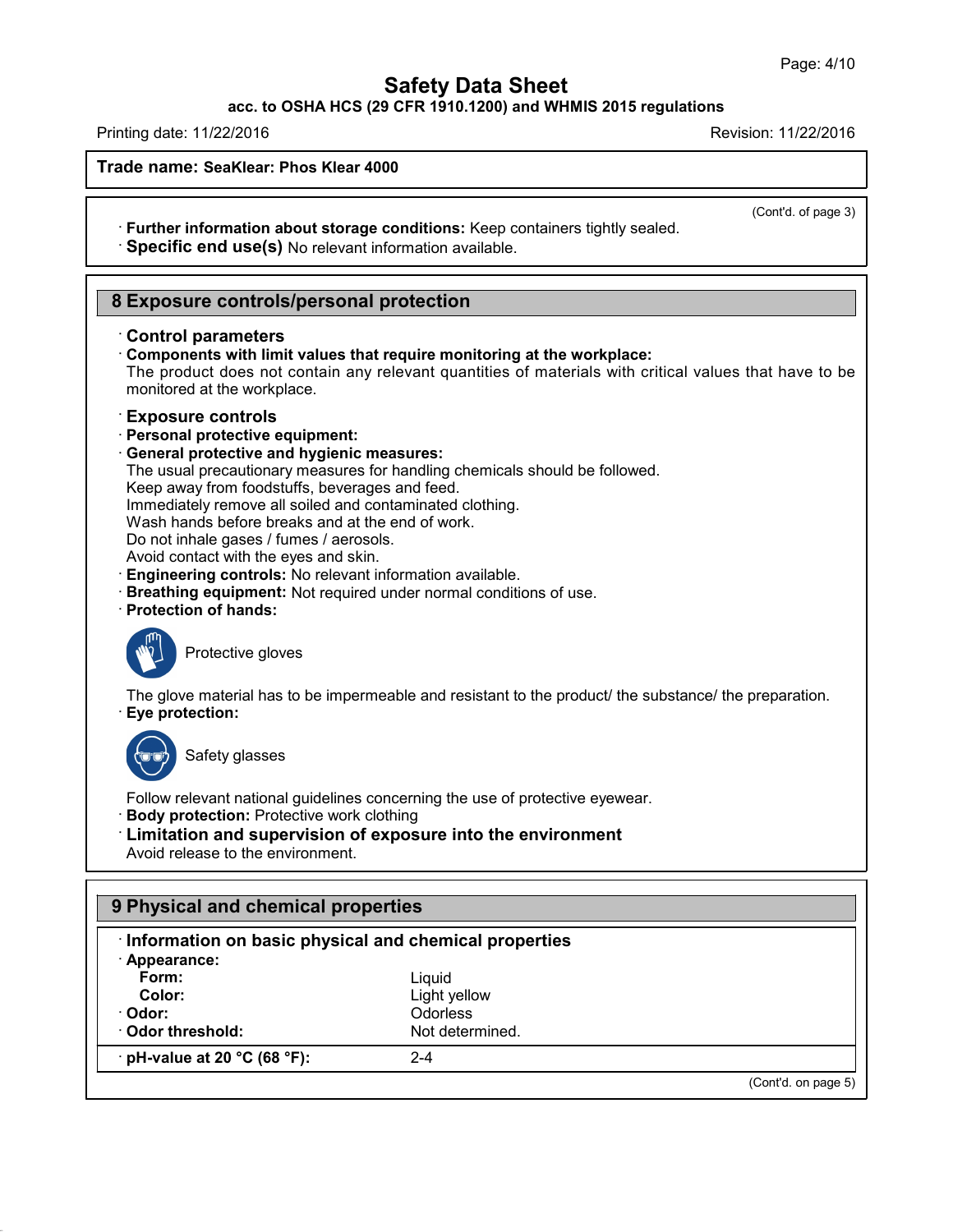# **acc. to OSHA HCS (29 CFR 1910.1200) and WHMIS 2015 regulations**

Printing date: 11/22/2016 **Revision: 11/22/2016** Revision: 11/22/2016

| Trade name: SeaKlear: Phos Klear 4000                                                |                                                       |                     |
|--------------------------------------------------------------------------------------|-------------------------------------------------------|---------------------|
|                                                                                      |                                                       | (Cont'd. of page 4) |
| <b>Melting point/Melting range:</b><br><b>Boiling point/Boiling range:</b>           | Not determined.<br>100 °C (212 °F)                    |                     |
| <b>Flash point:</b>                                                                  | Not applicable.                                       |                     |
| Flammability (solid, gaseous):                                                       | Not applicable.                                       |                     |
| · Auto-ignition temperature:                                                         | Not determined.                                       |                     |
| <b>Decomposition temperature:</b>                                                    | Not determined.                                       |                     |
| Danger of explosion:                                                                 | Product does not present an explosion hazard.         |                     |
| <b>Explosion limits</b><br>Lower:<br>Upper:<br><b>Oxidizing properties:</b>          | Not determined.<br>Not determined.<br>Not determined. |                     |
| · Vapor pressure:                                                                    | Not determined.                                       |                     |
| · Density:<br><b>Relative density:</b><br>Vapor density:<br><b>Evaporation rate:</b> | Not determined.<br>Not determined.<br>Not determined. |                     |
| · Solubility in / Miscibility with<br>Water:                                         | Fully miscible.                                       |                     |
| · Partition coefficient (n-octanol/water): Not determined.                           |                                                       |                     |
| $\cdot$ Viscosity<br>Dynamic:<br>Kinematic:                                          | Not determined.<br>Not determined.                    |                     |
| <b>Other information</b>                                                             | No relevant information available                     |                     |

## **10 Stability and reactivity**

· **Reactivity:** No relevant information available.

· **Chemical stability:** Stable under normal temperatures and pressures.

· **Thermal decomposition / conditions to be avoided:**

No decomposition if used and stored according to specifications.

#### · **Possibility of hazardous reactions**

Reacts with alkali (lyes).

Reacts with reducing agents.

Toxic fumes may be released if heated above the decomposition point.

· **Conditions to avoid** No relevant information available.

· **Incompatible materials** Alkalis

· **Hazardous decomposition products**

Under fire conditions only: Toxic metal oxide smoke Chlorine

43.0

(Cont'd. on page 6)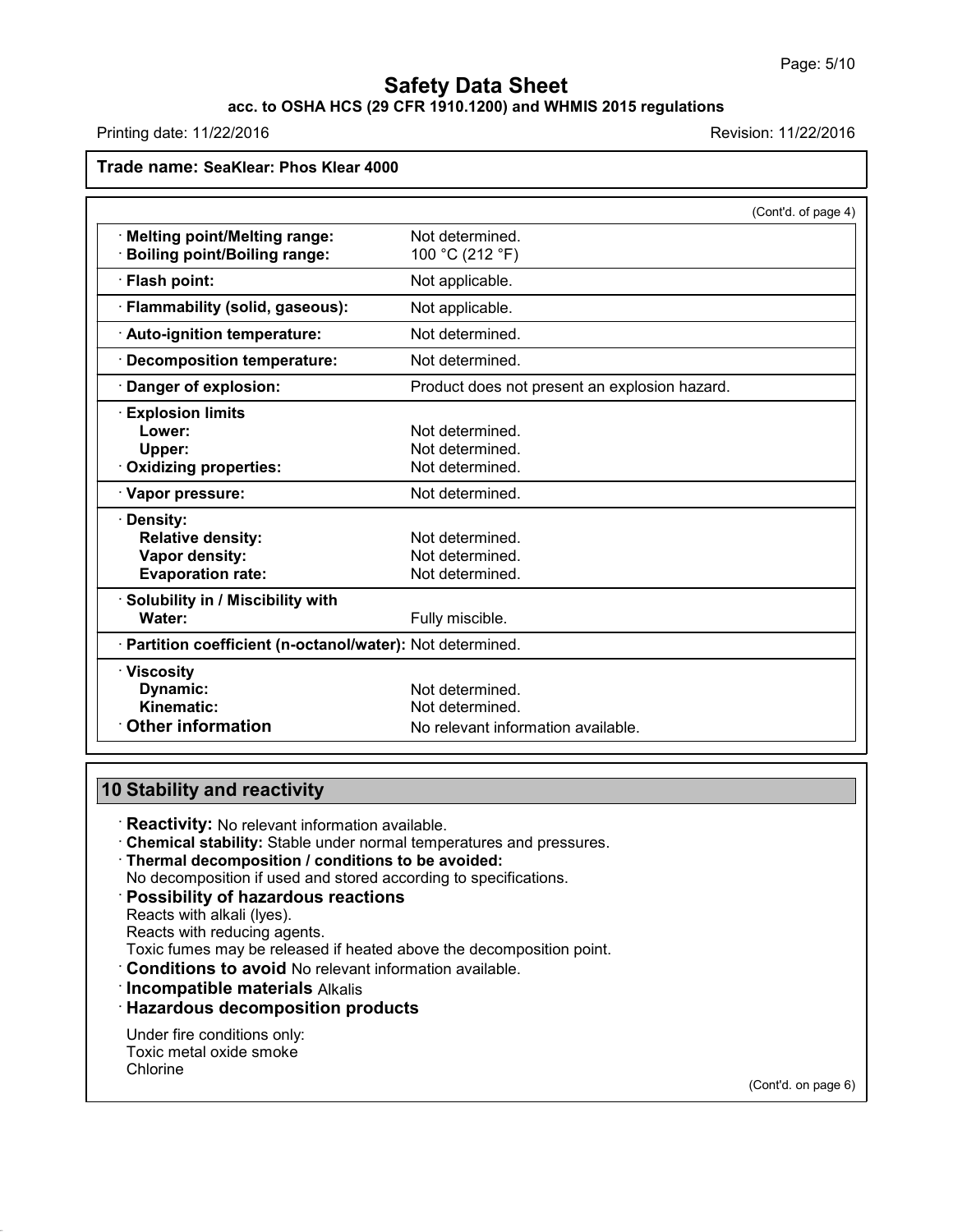**acc. to OSHA HCS (29 CFR 1910.1200) and WHMIS 2015 regulations**

Printing date: 11/22/2016 Revision: 11/22/2016

**Trade name: SeaKlear: Phos Klear 4000**

(Cont'd. of page 5)

Hydrogen chloride (HCl)

## **11 Toxicological information**

## · **Information on toxicological effects**

- · **Acute toxicity:**
- · **LD/LC50 values that are relevant for classification:** None.
- · **Primary irritant effect:**
- · **On the skin:** Slight irritant effect on skin and mucous membranes.
- · **On the eye:** Strong irritant with the danger of severe eye injury.
- · **Sensitization:** Sensitization possible through skin contact.

## · **IARC (International Agency for Research on Cancer):**

None of the ingredients are listed.

#### · **NTP (National Toxicology Program):**

None of the ingredients are listed.

#### · **OSHA-Ca (Occupational Safety & Health Administration):**

None of the ingredients are listed.

#### · **Probable route(s) of exposure:**

Inhalation. Ingestion.

Eye contact.

Skin contact.

## · **Acute effects (acute toxicity, irritation and corrosivity):**

Causes serious eye damage.

May cause an allergic skin reaction.

- · **Repeated dose toxicity:** No relevant information available.
- · **CMR effects (carcinogenity, mutagenicity and toxicity for reproduction)**
- · **Germ cell mutagenicity:** Based on available data, the classification criteria are not met.
- · **Carcinogenicity:** Based on available data, the classification criteria are not met.
- · **Reproductive toxicity:** Based on available data, the classification criteria are not met.
- · **STOT-single exposure:** Based on available data, the classification criteria are not met.
- · **STOT-repeated exposure:** Based on available data, the classification criteria are not met.
- · **Aspiration hazard:** Based on available data, the classification criteria are not met.

## **12 Ecological information**

· **Toxicity**

43.0

- · **Aquatic toxicity** Toxic to aquatic life with long lasting effects.
- · **Persistence and degradability** No relevant information available.
- · **Bioaccumulative potential:** No relevant information available.
- · **Mobility in soil:** No relevant information available.
- · **Ecotoxical effects:**
- · **Remark:** Toxic for fish

(Cont'd. on page 7)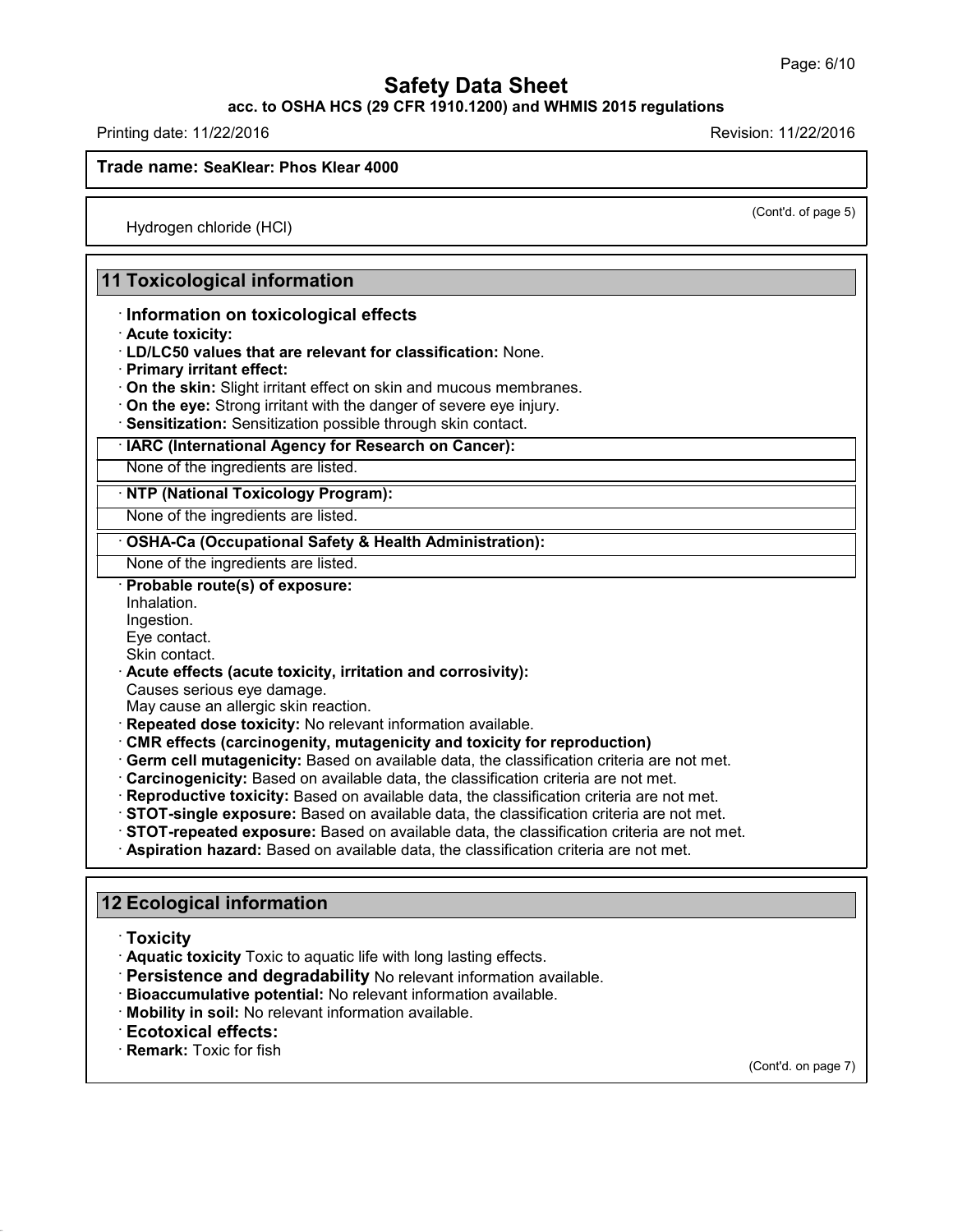**acc. to OSHA HCS (29 CFR 1910.1200) and WHMIS 2015 regulations**

Printing date: 11/22/2016 Revision: 11/22/2016

**Trade name: SeaKlear: Phos Klear 4000**

(Cont'd. of page 6)

## · **Additional ecological information**

· **General notes:**

Do not allow undiluted product or large quantities of it to reach ground water, water course or sewage system.

## · **Results of PBT and vPvB assessment**

- · **PBT:** Not applicable.
- · **vPvB:** Not applicable.
- · **Other adverse effects** No relevant information available.

## **13 Disposal considerations**

## · **Waste treatment methods**

#### · **Recommendation:**

43.0

Must not be disposed of together with household garbage. Do not allow product to reach sewage system. The user of this material has the responsibility to dispose of unused material, residues and containers in compliance with all relevant local, state and federal laws and regulations regarding treatment, storage and disposal for hazardous and nonhazardous wastes.

| <b>14 Transport information</b>                                    |                                                                                               |
|--------------------------------------------------------------------|-----------------------------------------------------------------------------------------------|
| · UN-Number<br>$\cdot$ DOT, IATA<br>$\cdot$ ADR, IMDG              | Not regulated.<br><b>UN3082</b>                                                               |
| <b>UN proper shipping name</b><br>$\cdot$ DOT, IATA<br>· ADR, IMDG | Not regulated.<br>ENVIRONMENTALLY HAZARDOUS SUBSTANCE,<br>LIQUID, N.O.S. (LANTHANUM CHLORIDE) |
| Transport hazard class(es)                                         |                                                                                               |
| $\cdot$ DOT, IATA                                                  |                                                                                               |
| · Class<br>· Label                                                 | Not regulated.                                                                                |
| $\cdot$ ADR                                                        |                                                                                               |
|                                                                    |                                                                                               |
| · Class                                                            | 9 (M6) Miscellaneous dangerous substances and<br>articles                                     |
| · Label                                                            | 9                                                                                             |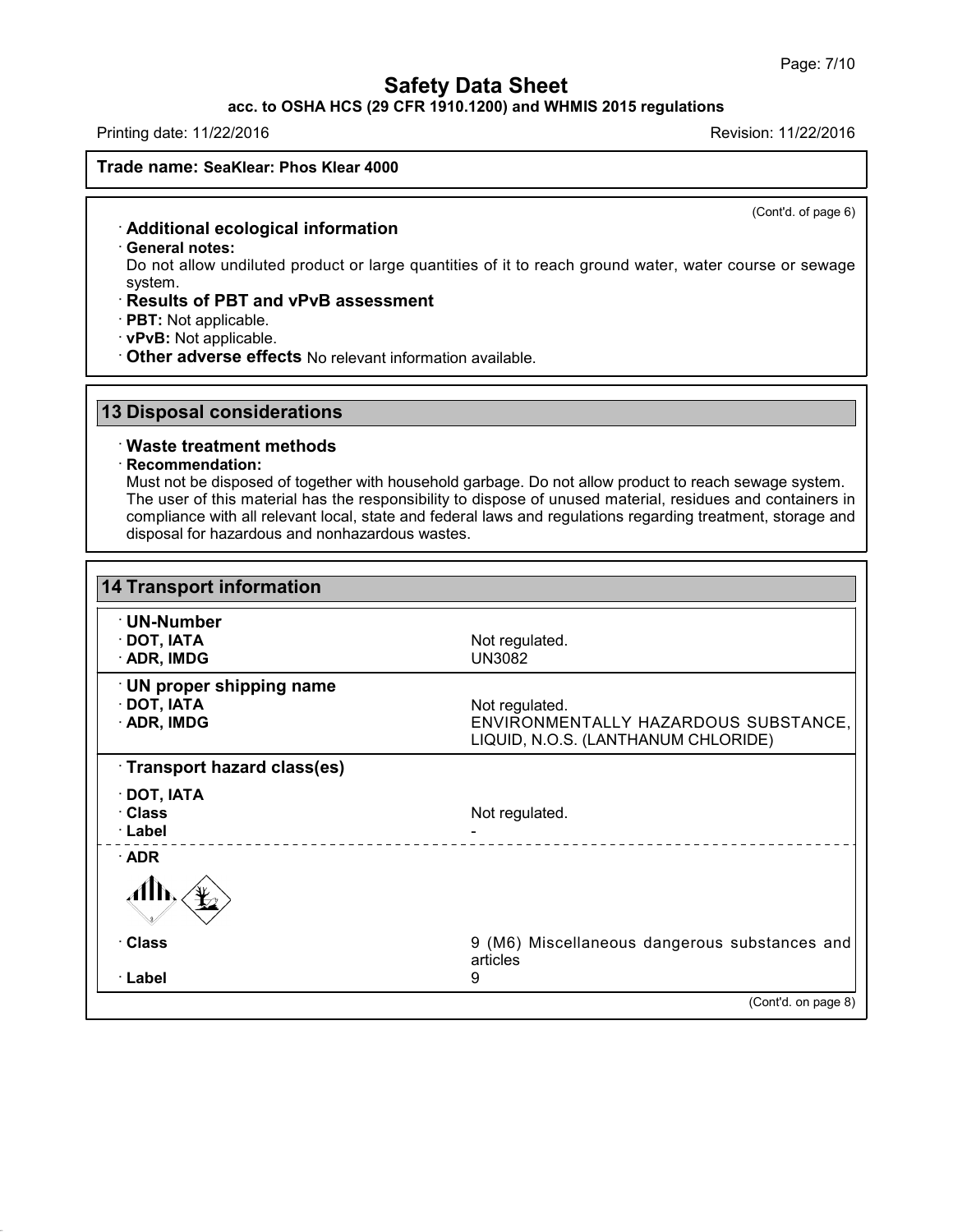## **acc. to OSHA HCS (29 CFR 1910.1200) and WHMIS 2015 regulations**

Printing date: 11/22/2016 **Revision: 11/22/2016** 

43.0

# **Trade name: SeaKlear: Phos Klear 4000**

|                                                                            | (Cont'd. of page 7)                                                                                                                                                                                                                                                                                                                                                                                         |
|----------------------------------------------------------------------------|-------------------------------------------------------------------------------------------------------------------------------------------------------------------------------------------------------------------------------------------------------------------------------------------------------------------------------------------------------------------------------------------------------------|
| · IMDG<br>Alb,                                                             |                                                                                                                                                                                                                                                                                                                                                                                                             |
| · Class<br>· Label                                                         | 9 Miscellaneous dangerous substances and articles<br>9                                                                                                                                                                                                                                                                                                                                                      |
| · Packing group<br>$\cdot$ DOT, IATA<br>· ADR, IMDG                        | Not regulated.<br>Ш                                                                                                                                                                                                                                                                                                                                                                                         |
| <b>Environmental hazards</b><br>· Marine pollutant:                        | Product contains environmentally hazardous<br>substances: Lanthanum(III) chloride hydrate<br>Symbol (fish and tree)                                                                                                                                                                                                                                                                                         |
| Special precautions for user<br>Danger code (Kemler):<br>· EMS Number:     | Warning: Miscellaneous dangerous substances and<br>articles<br>90<br>$F-A, S-F$                                                                                                                                                                                                                                                                                                                             |
| Transport in bulk according to Annex II of<br>MARPOL73/78 and the IBC Code | Not applicable.                                                                                                                                                                                                                                                                                                                                                                                             |
| Transport/Additional information:                                          | Not regulated when carried in single or combination<br>packaging containing a net quantity of 5L or less for<br>liquids or 5 kg or less for solids per the following:<br>DOT: 171.4(c)(2)<br><b>ADR: SP 375</b><br>IMDG: 2.10.2.7<br>IATA: special provision A197                                                                                                                                           |
| ∙ DOT                                                                      | Product is additionally classified as a MARINE<br>POLLUTANT based on MARPOL and DOT rules.<br>Labeling as a MARINE POLLUTANT is not required for<br>non-bulk single package shipments by motor vehicle,<br>rail car or aircraft. Bulk packaging consists of a<br>maximum capacity of greater than 450L (119 gallons)<br>for a liquid and a maximum net mass greater than<br>400kg (882 pounds) for a solid. |

(Cont'd. on page 9)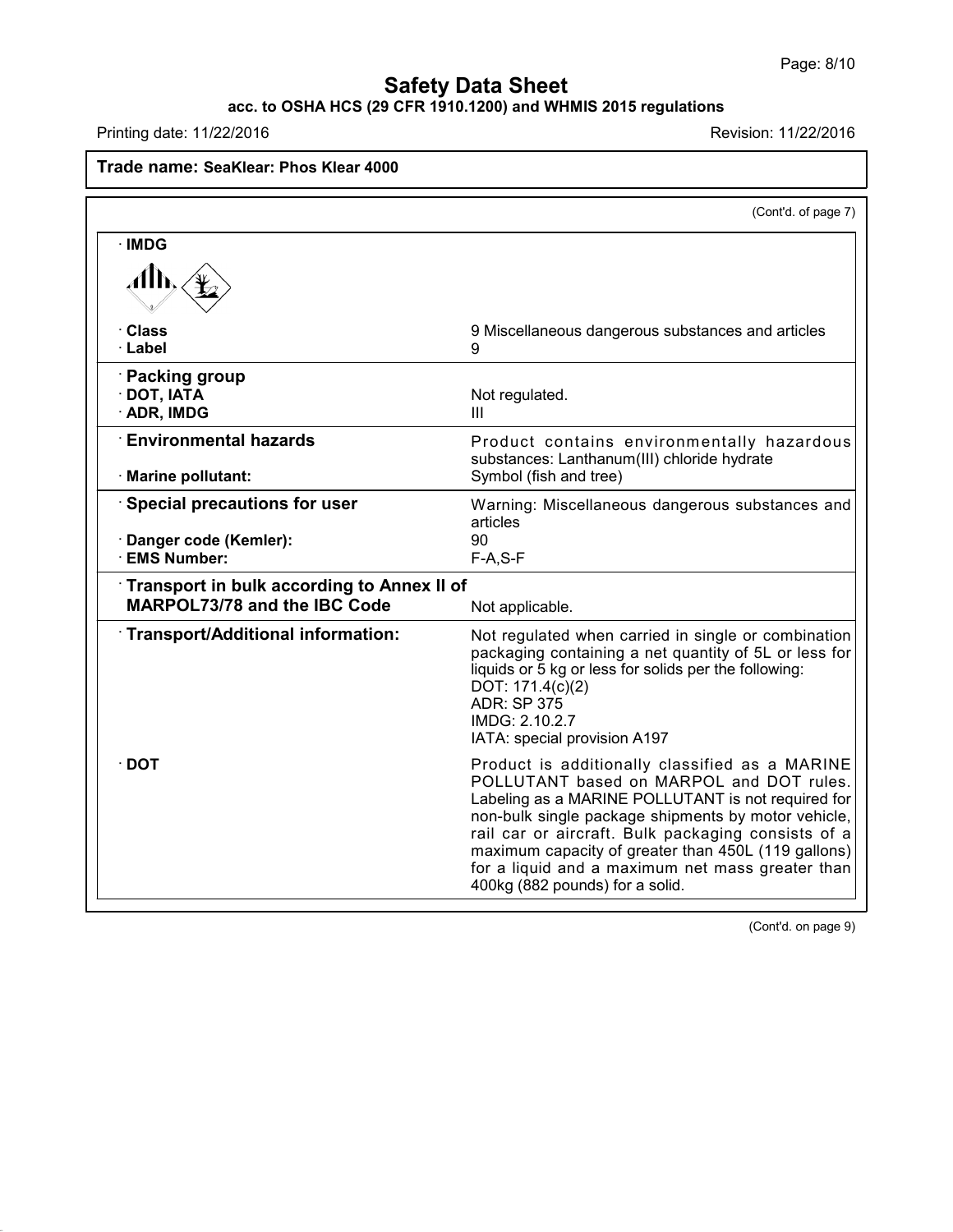**acc. to OSHA HCS (29 CFR 1910.1200) and WHMIS 2015 regulations**

Printing date: 11/22/2016 **Revision: 11/22/2016** 

**Trade name: SeaKlear: Phos Klear 4000**

(Cont'd. of page 8)

| mixture                       |                                                                                        |
|-------------------------------|----------------------------------------------------------------------------------------|
| · United States (USA)         |                                                                                        |
| · SARA                        |                                                                                        |
|                               | · Section 302 (extremely hazardous substances):<br>None of the ingredients are listed. |
|                               |                                                                                        |
|                               | · Section 355 (extremely hazardous substances):<br>None of the ingredients are listed. |
|                               |                                                                                        |
|                               | · Section 313 (Specific toxic chemical listings):                                      |
|                               | None of the ingredients are listed.                                                    |
|                               | <b>TSCA (Toxic Substances Control Act)</b>                                             |
| All ingredients are listed.   |                                                                                        |
| · Proposition 65 (California) |                                                                                        |
|                               | Chemicals known to cause cancer:<br>None of the ingredients are listed.                |
|                               |                                                                                        |
|                               | Chemicals known to cause reproductive toxicity for females:                            |
|                               | None of the ingredients are listed.                                                    |
|                               | Chemicals known to cause reproductive toxicity for males:                              |
|                               | None of the ingredients are listed.                                                    |
|                               | Chemicals known to cause developmental toxicity:                                       |
|                               | None of the ingredients are listed.                                                    |
| Carcinogenic categories       |                                                                                        |
|                               | · EPA (Environmental Protection Agency):                                               |
|                               | None of the ingredients are listed.                                                    |
|                               | · IARC (International Agency for Research on Cancer):                                  |
|                               | None of the ingredients are listed.                                                    |
|                               | · NIOSH-Ca (National Institute for Occupational Safety and Health):                    |
|                               | None of the ingredients are listed.                                                    |
|                               | <b>Canadian Domestic Substances List (DSL):</b>                                        |
| All ingredients are listed.   |                                                                                        |

# **16 Other information**

43.0

This information is based on our present knowledge. However, this shall not constitute a guarantee for any specific product features and shall not establish a legally valid contractual relationship.

· **Date of preparation / last revision** 11/22/2016 / -

(Cont'd. on page 10)